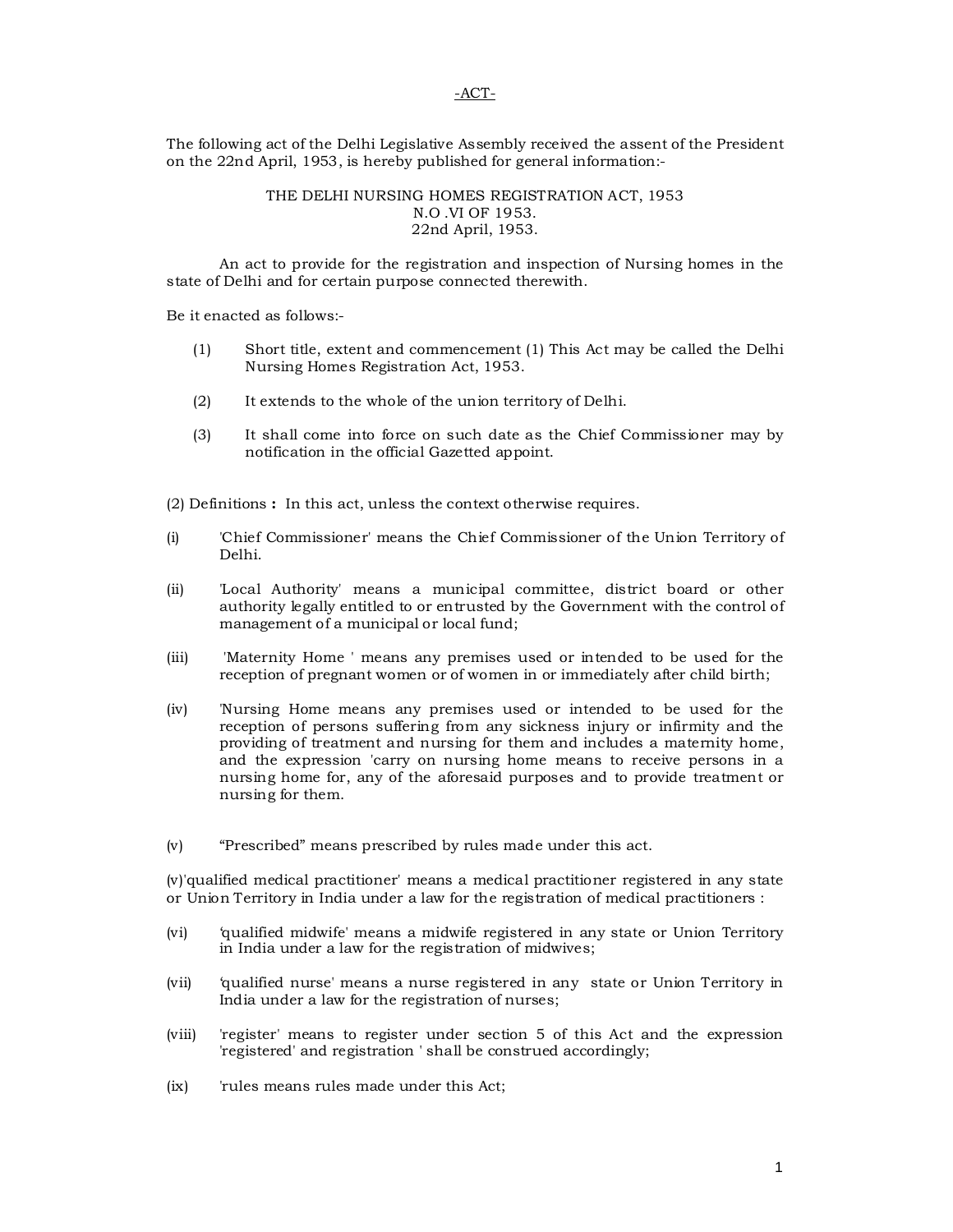- (x) 'Supervising authority' means the person or authority appointed by the Chief Commissioner, by notification in the Official Gazette,
- (xi) to perform all or any of the functions of the supervising authority under this Act.

3. *Prohibition to carry on nursing home without registration* - No person shall carry on a nursing home unless he has been duly registered in respect of such nursing home and the registration in respect has not been cancelled under section 7.

Provided that nothing in. this section shall apply in the case of a nursing home which is in existence at the date of the commencement of this Act, for a period of three months from such date or if an application for registration is made within that period in accordance with the provisions of section 4 until such application is finally disposed of.

4. *Application for registration* - (1) Every person intending to carry on a nursing home shall make every year an application for registration of the renewal of registration to the supervising authority.

Provided, that in the case of a nursing home which is in existence at the date of the commencement of this Act an application for registration shall be made within three months from such date.

(2) Every application for registration or the renewal of registration shall be made on such date and in such form and shall be accompanied by such fee, as may be prescribed.

5. Registration (1) subject to the provisions of this Act and the rules, the supervising authority shall on the receipt of an application for registration, register the applicant in respect of the nursing home named in the application and issue to him a certificate of registration the prescribed form;

Provided that the supervising authority may refuse to register the applicant if it is satisfied:-

(a) That the applicant, or any person employed by him at the nursing home, is not a fit person to carry in or to be employed at a nursing home of such a description as the nursing home named in the application; or

(b) That the nursing home is not under the supervision of a person who is a qualified medical practitioner and he or a qualified nurse is not resident in the home, or that there is not a proper proportion of qualified nurses among the persons having the superintendence of or employed in the nursing of the patients in the home; or

(c) That in the case of a maternity home it has not got its staff a qualified midwife and a qualified medical practitioner; or

(d) That for reasons connected with the situation, construction, accommodation, staff of equipment, the nursing home or any premises used in connection therewith is or are not fit to be used for a nursing home of such a description as the nursing home mentioned in the application or that the nursing home or premises is or are used or to be used for purposes which are in any way improper or undesirable in the case of such nursing home.

{2) A certificate of registration issued under the section shall, subject to the provisions of section 7, is in force and shall be valid until the 31st day of March next following the date on which such certificate was issued.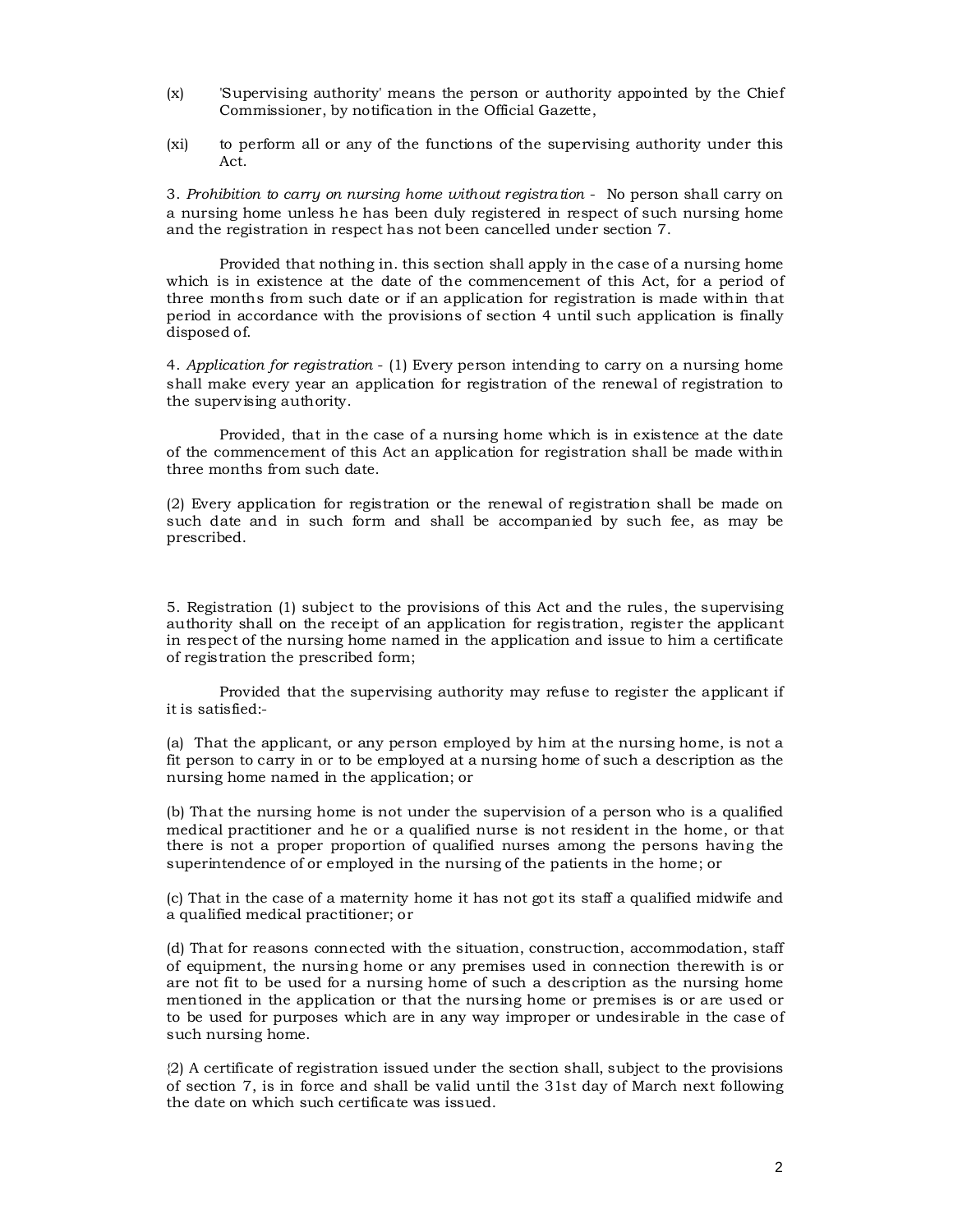(3) The certificate of registration issued in respect of "a nursing home" shall be kept affixed in a conspicuous place in the nursing home.

6. *Penalty for non-registration* - whoever contravenes the provisions of section 3 shall, on conviction, be punished with fine which may extend to five hundred rupees, or in case of, a second or subsequent offence, with imprisonment for a term which may extend to three months or with fine which may extend to five hundred rupees or with both.

7. *Cancellation of registration*-- Subject to the Provision of this Act, the supervising authority may at any time cancel the registration of a person respect of an nursing home on any ground which would entitle it to refuse an application for the registration of a person in respect of that home, or on the ground that the person has been convicted of an offence, under this Act or that any other person has been convicted of such an offence in respect of that home.

8. *Notice of refusal or of cancellation of registration*:

(1) Before making an order refusing an application for registration or an order cancelling any registration, the supervising authority shall give to the applicant or to the person registered, as the case may be, not less than one" calendar months notice of its intention to make such an order; and every such notice shall state the grounds on which the supervising authority intends to make the order and shall contain an intimation that if within a calendar month after the receipt of the notice the applicant or person registered informs the authority in writing that he desires so to do, the supervising authority shall, before making the order give him (in person or by a representative) an opportunity of showing cause why the order, should not be made.

(2) If the supervising authority after giving the applicant or the person registered an opportunity of showing cause as aforesaid, decides to refuse the application for registration or to cancel the registration, as the case may be, it shall make an order to that effect and shall send a copy of the order by registered post to the applicant or the person registered.

(3) Any person aggrieved by an order refusing an application for registration or cancelling any registration may, within a calendar month after the date on which the copy of the order was sent to him appeal to the Chief Commissioner against such order of refusal. The decision of the Chief Commissioner on any such appeal shall be final.

(4) No such order shall come into force until after the expiration of a calendar month from the date on which it was made or, where notice of appeal is given against it, until the appeal has been decided or withdrawn.

#### 9. *Inspection of nursing Home*-

(1) The supervising authority or any officer empowered by it in this behalf may, subject to such general or special orders as may be made by the Chief Commissioner, enter and inspect any premises which are used or which the supervising authority or the officer empowered by, it has reasonable cause to believe to be used, for the purpose of nursing home, and inspect any records required to be kept in accordance with the provisions of this Act.

(2) If any person refuses to allow the supervising authority or the officer empowered by it to enter or inspect any such premises as aforesaid or to inspect any such records as aforesaid or obstructs the supervising authority or the officers empowered by it in the execution of the powers under this section, he shall be guilty of an offence, under this Act.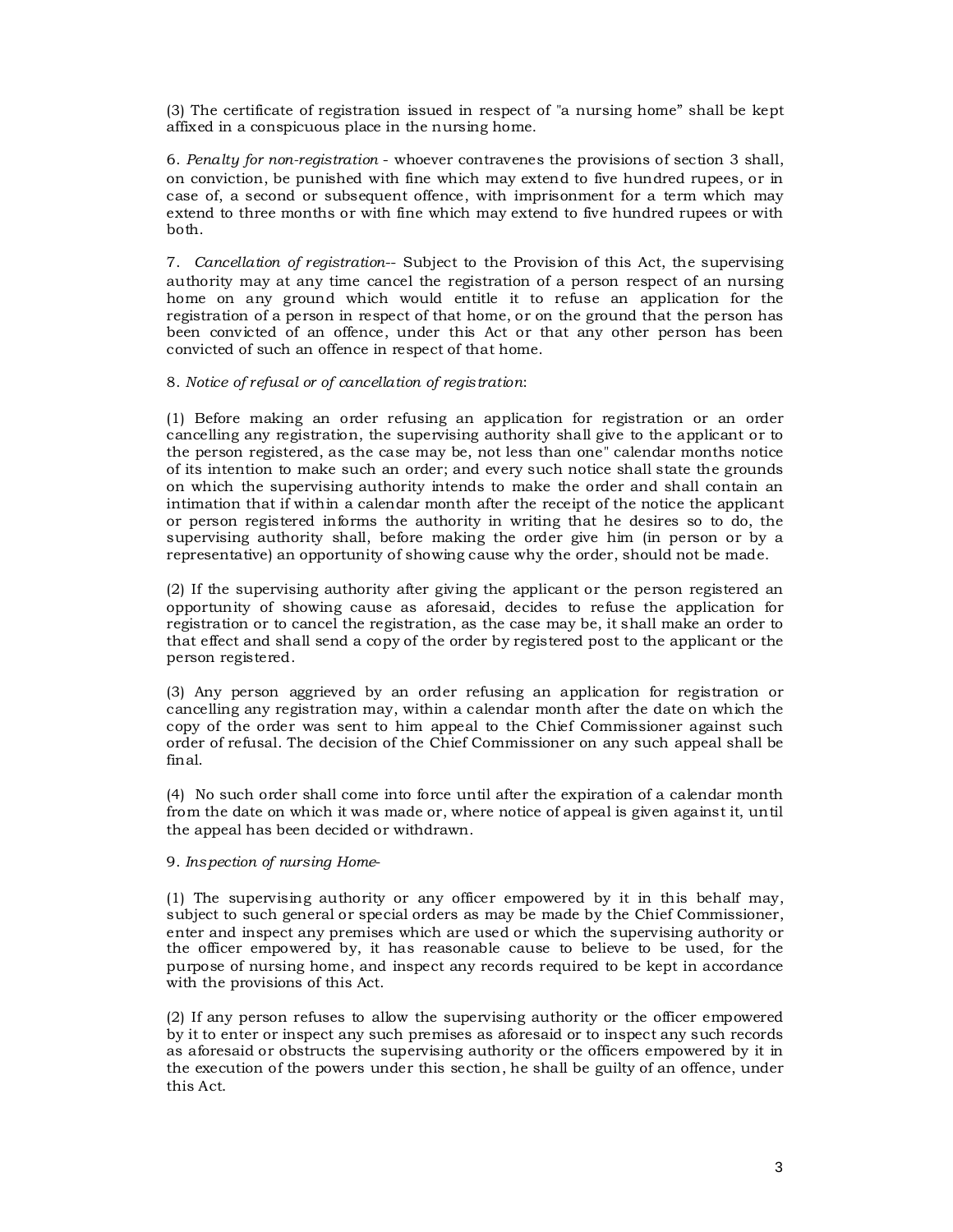10*. Credit of fee and fines*- Any fees received or fines paid under this Act shall be credited to the Consolidated Fund of the state.

11. *Expenses of Supervising authority* -- All expenses incurred by the supervising authority under and for the purpose of this act and the rules made there under may be paid out of the consolidated Fund of the State.

12. *Penalty for offences under the Act* - Whoever contravenes any of the provisions of this Act or of any rules shall, if no other penalty, is elsewhere provided in this act or the rules for such contravention, on conviction, be punished with fine which may extend to hundred rupees and in the case of continuing offence to a further fine of 25 rupees in respect of each day on which the offence continues after such conviction.

13. *Offences by Corporations* - If the person contravening any of the provisions of this Act is a company, every person who at the time the offence was committed was in charge of, and was responsible to, the company for the conduct of the business of the Company, as well as the company shall, be deemed to be guilty of the contravention and shall be liable to be proceeded against and punished accordingly.

Provided that nothing contained in this section shall render any such person liable to any punishment provided, in this Act, if he proves that the offence was committed without his knowledge or that he exercised all due diligence to prevent the commission of such offence.

14. *Court competent to try offences under this Act* - No court inferior to that of a Magistrate of the first class shall try any offence punish under the Act.

15. *Protection of action taken in good faith* - No suit, prosecution or other legal proceedings shall lie against any person for anything which is in good faith done or intended to be done in pursuance of this Act or of any rules made there under.

16. *Power to make rules*

- (1) The Chief Commissioner may, by notification in the official Gazette, make rules to carry out a11 or any of the purposes of this Act.
- (2) Without prejudice to the generality of the forgoing power, such rules may provide for a11 or any of the following matters namely:
	- a) The form of the application to be made under section 4, the date on which such application is to be made and the fees to be paid for such registration or renewal of registration;
	- b) the form of the certificate of registration to be issued under section 5;
	- c) the records to be kept of the patients received into a nursing home, and in the case of the maternity home of miscarriages, abortions or still births occurring in the nursing home and of the children born therein and of the children so born who are removed from the home otherwise than to the custody or case of any parent, guardian or relative.
	- d) The notification required to be given of any death occurring in the nursing home;
	- e) The power to make rules under this section shall be subject to the condition of previous publication in the official gazette.

(17) *Savings* - Nothing in this Act shall apply to -

- (i) any nursing home carried on by Government or a authority; and
- (ii) any asylum for lunatics or patients suffering from mental diseases, within the meaning of the Indian Lunacy Act (IV of 1912).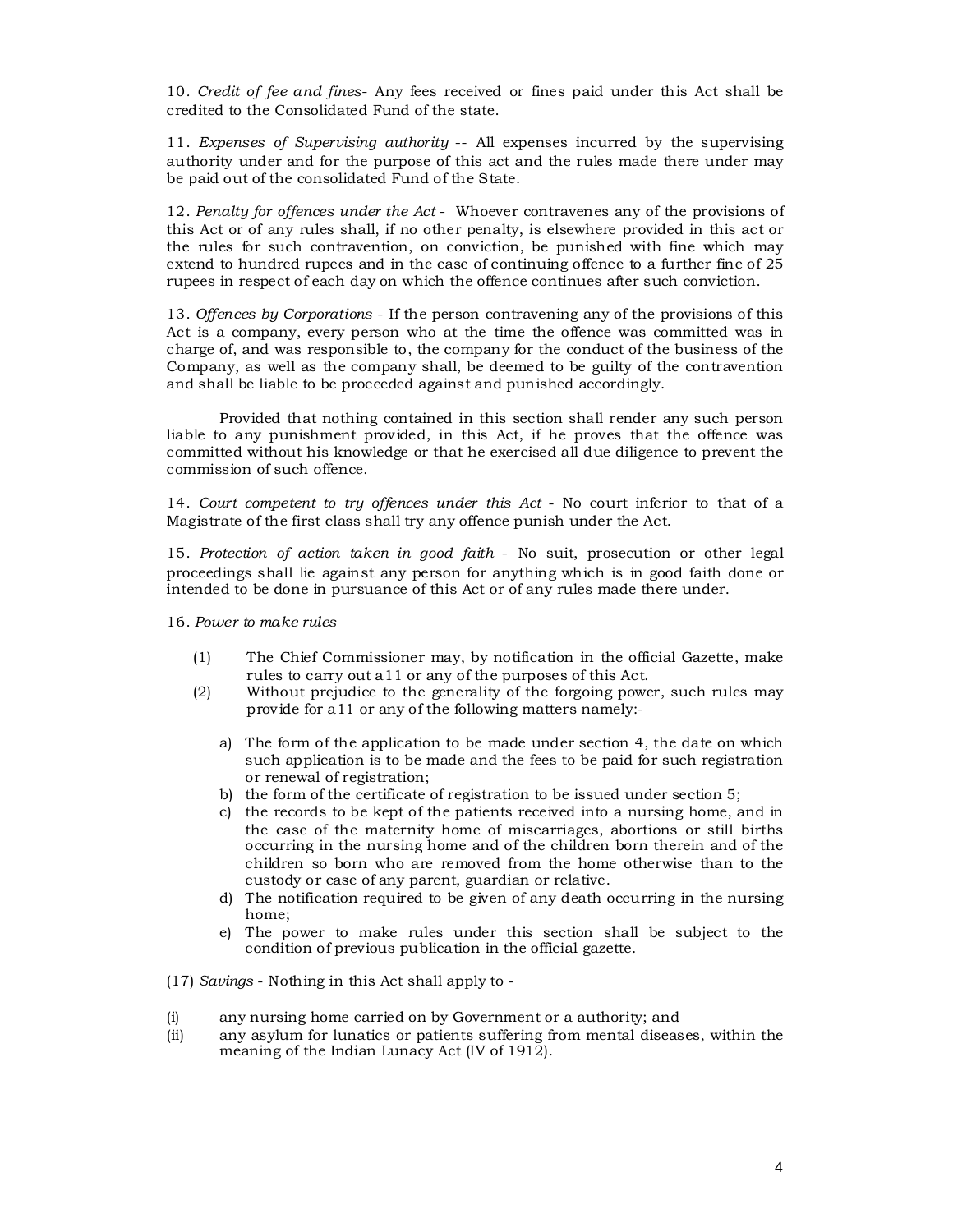No.F.32(9)/53-MT & CE:- In exercise of the powers conferred by Section 16 of the Delhi Nursing Homes Registration Act,1953 (V-I of 1953} the Chief Commissioner, Delhi is pleased to make the following rules the same having been previously published with his notification No.F.7(253)/51-MT&CE, dated the 22nd September, 1953.

#### RULES

#### I. GENERAL

Short title :- These rules may be called the Delhi Nursing Homes Registration Rules, 1953.

Definitions :- In these rules, unless there is anything repugnant in the subject or context.

- a) Act means the Delhi Nursing Home Registration Act, 1953.
- b) Form means a form appended to these rules.
- c) Infectious Diseases means a disease, which a registered medical practitioner is required to notify to the medical officer of health of his area under the law for the time being in force.
- d) Keeper of Nursing Home means a person who has been duly registered by the supervising authority in respect of a nursing home under Section 5 of the Act and whose registration has not been cancelled under section 7 of the Act.
- e) 'Section' means a section of the Act.

3.Register:- The supervising authority shall maintain a register in form 'a' showing the name or persons registered under section 5 of the Act.

4. Application for registration:- Any person intending to carry on a nursing home shal1 make an application to the supervising authority in Form 'B' at least one month before the date on which he intends to carryon such nursing home. Such applications shall be accompanied by a fees prescribed under sub rule (1) of rule 7.

5. Grant of certificate of registration: - The supervising authority shall, if satisfied that there is no objection to registration, register the applicant and issue to him, a certificate of registration in form 'C'.

#### 6. Renewal of registration: -

(i) An application for the renewal of registration shall be made every year in advance in form 'B' in the month of January and shall be accompanied by the fee prescribed in sub-rule(2) or rule

ii) On receipt of an application made under sub-rule(1)the supervising authority shall if satisfied that the application is in order, issued a fresh certificate of registration in Form  $C'$ .

7. (a) Fees for registration en-d renewal of registration:-

The fees to be paid for registration and renewal of registration shall be charged as under: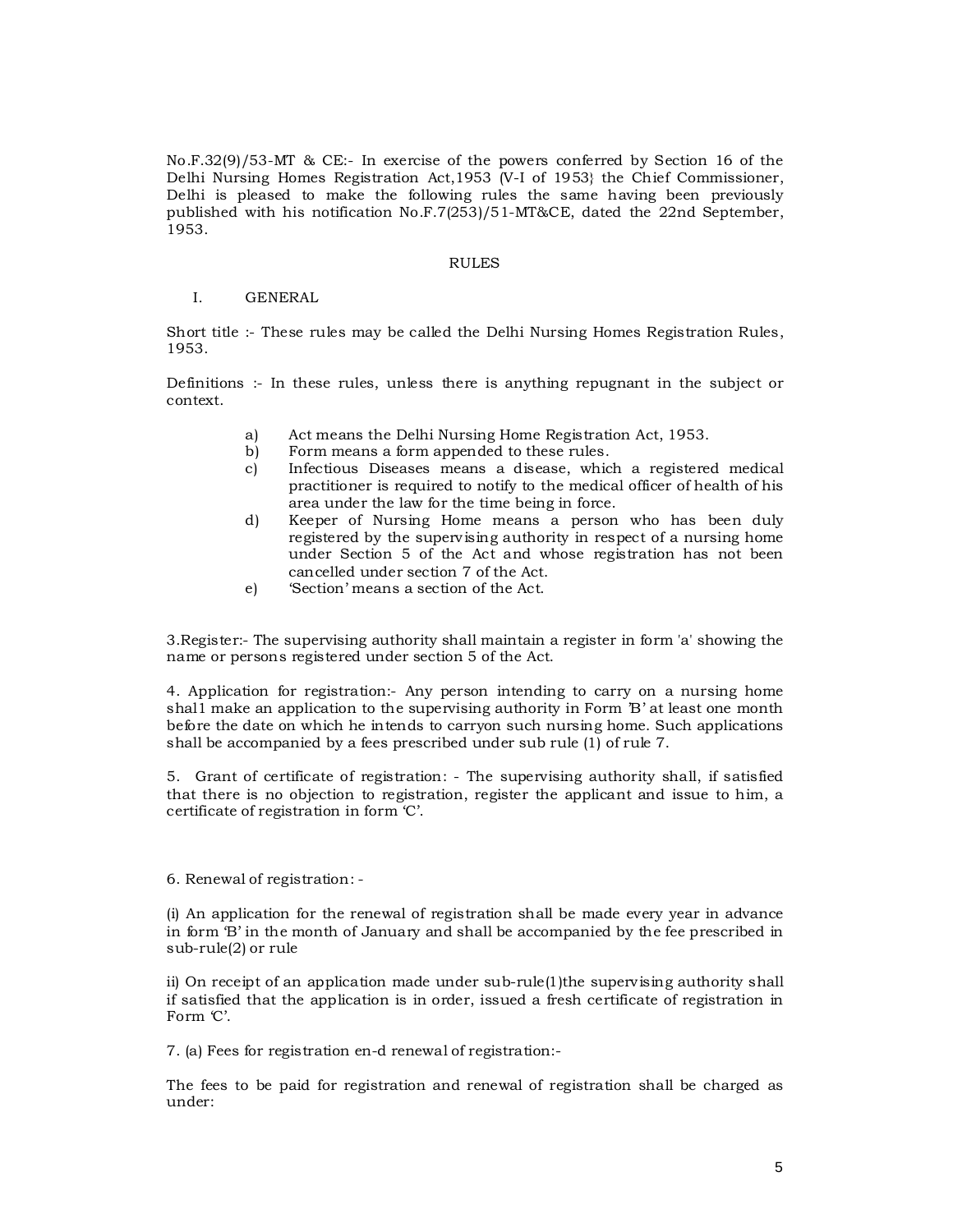- 1) Rs. 30/- in respect of a nursing home having not more 10 beds.
- 2) Rs. 50/ -in respect of a nursing home having more than 10 beds but less than 25 beds.
- 3) Rs .100/ -in respect of a nursing home having 25 beds and over.

b) Failure to deposit fee in time as required under rule 6 of Delhi Nursing Homes Registration Rule, 1953 i.e. by 31st January, a penalty of Rs. 10 p.m. or part thereof shall be charged.

8.Transfer of ownership etc. of Nursing home: - Immediately after the transfer of the ownership, proprietorship or arrangement of a nursing homes, the transfer and transferee shall jointly communicate the transfer affected to the Supervising Authority and the transferee shall make the application for registration in accordance with the previous Rule.

 9. Change of address:- A keeper of the nursing home, shall communicate to the supervising authority and change in his address or in the situation of the nursing in respect of which he is registered not later than three days after such change.

10. Change in staff :- Changes in the Medical Nursing or midwifery staff together with the dates on which such changes have taken place shall be communicated to the supervising authority immediately and in any case not later than three days of such changes.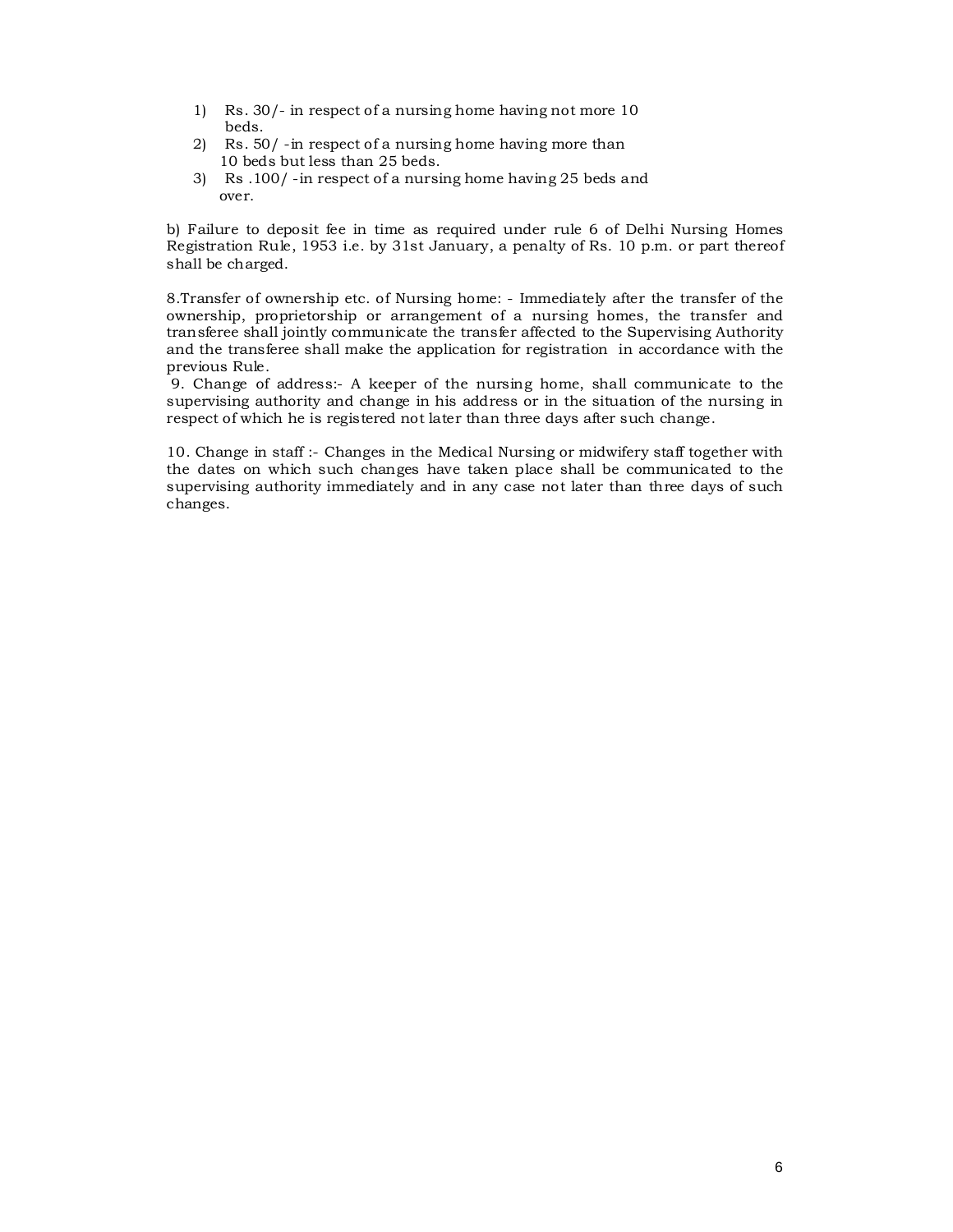11. Loss of Certificate : In the event of the certificate of registration being lost or destroyed, the holder may apply to the supervising authority for a fresh certificate and the supervising authority, if it thinks fit, issue such certificate upon payment of a fee of Rs.5/-. A certificate issued under this rule shall be marked duplicate.

12. Record of patients admitted or children born, in the nursing home -(I) The keeper of a nursing home shall keep:-

(a) In the Form 'D' appended to these rules a register of patients admitted into the nursing home.

(b) A correct alphabetical index of the names of the patient admitted in the nursing home.

(c) Record of health of every patient containing the following information in admission to any other information, that may be required by the supervising authority:-

- i) Year.<br>ii) Regis
- ii) Registration No.<br>ii) Name, S/o, D/o
- Name,  $S/O$ ,  $D/O$
- iii) Occupation<br>iv) Sex
- iv) Sex<br>v) Cas Caste
- vi) Age
- vii) Date of Admission.
- viii) Date of Discharge
- ix) Disease
- x) Result
- xi) Date
- History and Treatment, Diet.

(d) a record of every maternity case admitted into the nursing home and of every child delivered.

(e) A record of all the miscarriages, abortions and still births occurring in the nursing home.

12. Where the register referred to clause (a) of sub rule (I) relates to a woman who has been admitted for delivery and where a child born to such woman is removed with the consent of a keeper of a nursing home and of the parents, or mother of near relative, the keeper of such nursing home shall in addition to the particulars specified in subrule (I) also specify in the register the names and address of such person and the date on which and the consideration for which the child was so removed.

13. Intimation of death occurring in nursing home:- If any death occurs in the nursing home, the keeper of the nursing home shall within twenty four hours from the occurrence of the death furnish the following information in respect of such death to the supervising authority together with any other information that may be required by it and to the Medical Officer of Health having jurisdiction over the area in which nursing home is situated.

- i) Date of the Death.
- ii) Name of deceased (in block letter).
- ii) Name of father or of husband of the deceased (in block letters).
- iii) Male of female.
- iv) Age of the deceased.
- v) Occupation of the deceased.<br>vi) Cause of death.
- Cause of death.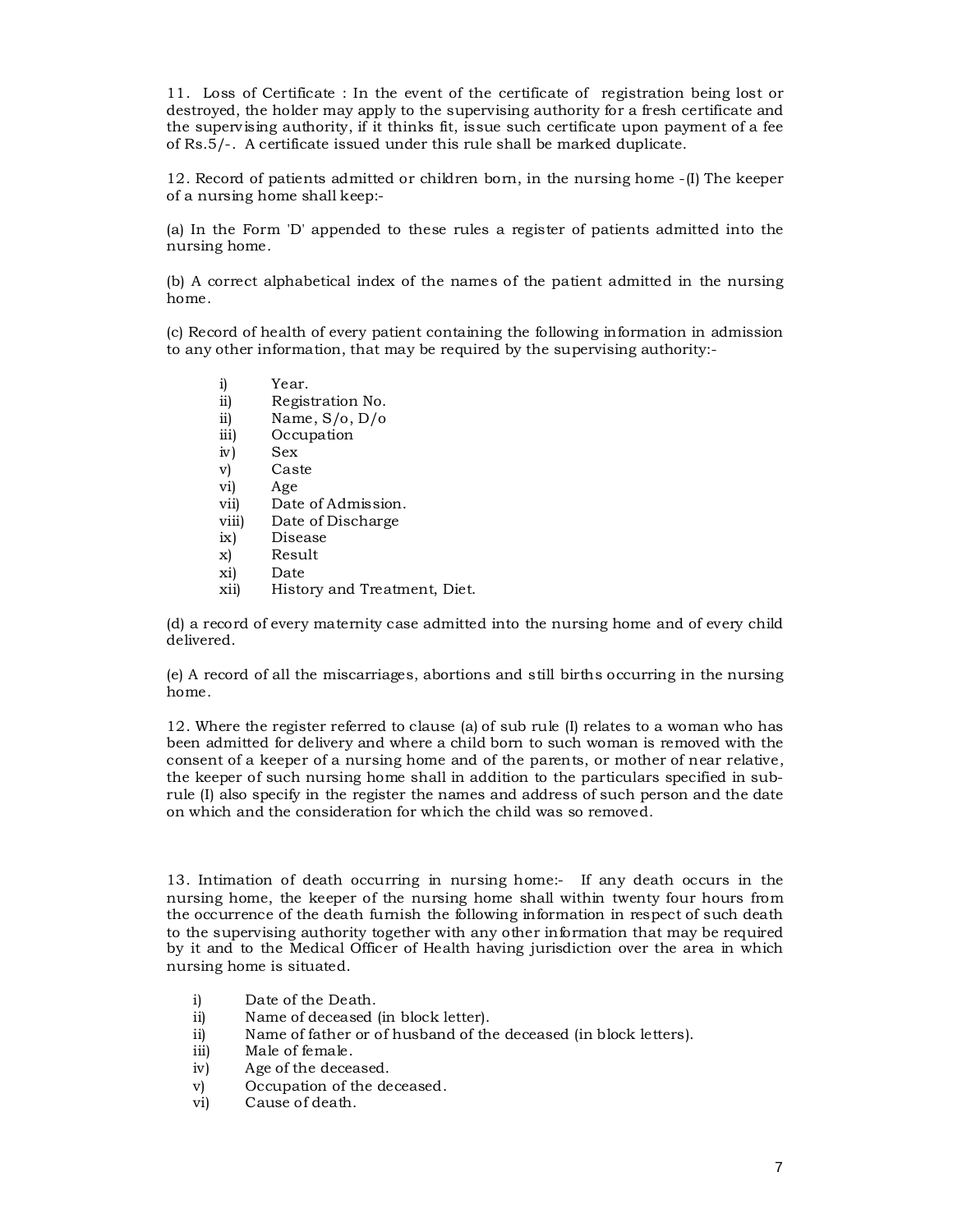# FORM 'D' See rule 12

| Register of patients admitted to Nursing Home. |  |  |                                              |  |
|------------------------------------------------|--|--|----------------------------------------------|--|
| S.No. Reference Full Name Nature of            |  |  | If the patient                               |  |
|                                                |  |  | no. of and address disease at suffered from  |  |
|                                                |  |  | patient of patient the time of an infectious |  |
|                                                |  |  | admission disease during                     |  |
|                                                |  |  | his stay in the                              |  |
|                                                |  |  | home, the nature                             |  |
|                                                |  |  | of such disease                              |  |
|                                                |  |  | and action taken                             |  |
|                                                |  |  |                                              |  |
|                                                |  |  |                                              |  |

# Additional Particulars to be filled in respect of maternity cases

| Date & Hour<br>of delivery<br>miscarriage or<br>abortion as the<br>case may be | Sex of the<br>child whether<br>born alive<br>dead | The name &<br>address of<br>persons<br>attending<br>to delivery | Method of<br>feeding each<br>child in the<br>home & the<br>period. |
|--------------------------------------------------------------------------------|---------------------------------------------------|-----------------------------------------------------------------|--------------------------------------------------------------------|
|                                                                                | 8                                                 | 9                                                               | 10                                                                 |
| In case of death<br>of patient or child<br>the date and hour of<br>death       | home.                                             | Date of discharge of<br>the patient from the                    | Remarks                                                            |
|                                                                                | 12                                                |                                                                 | 13                                                                 |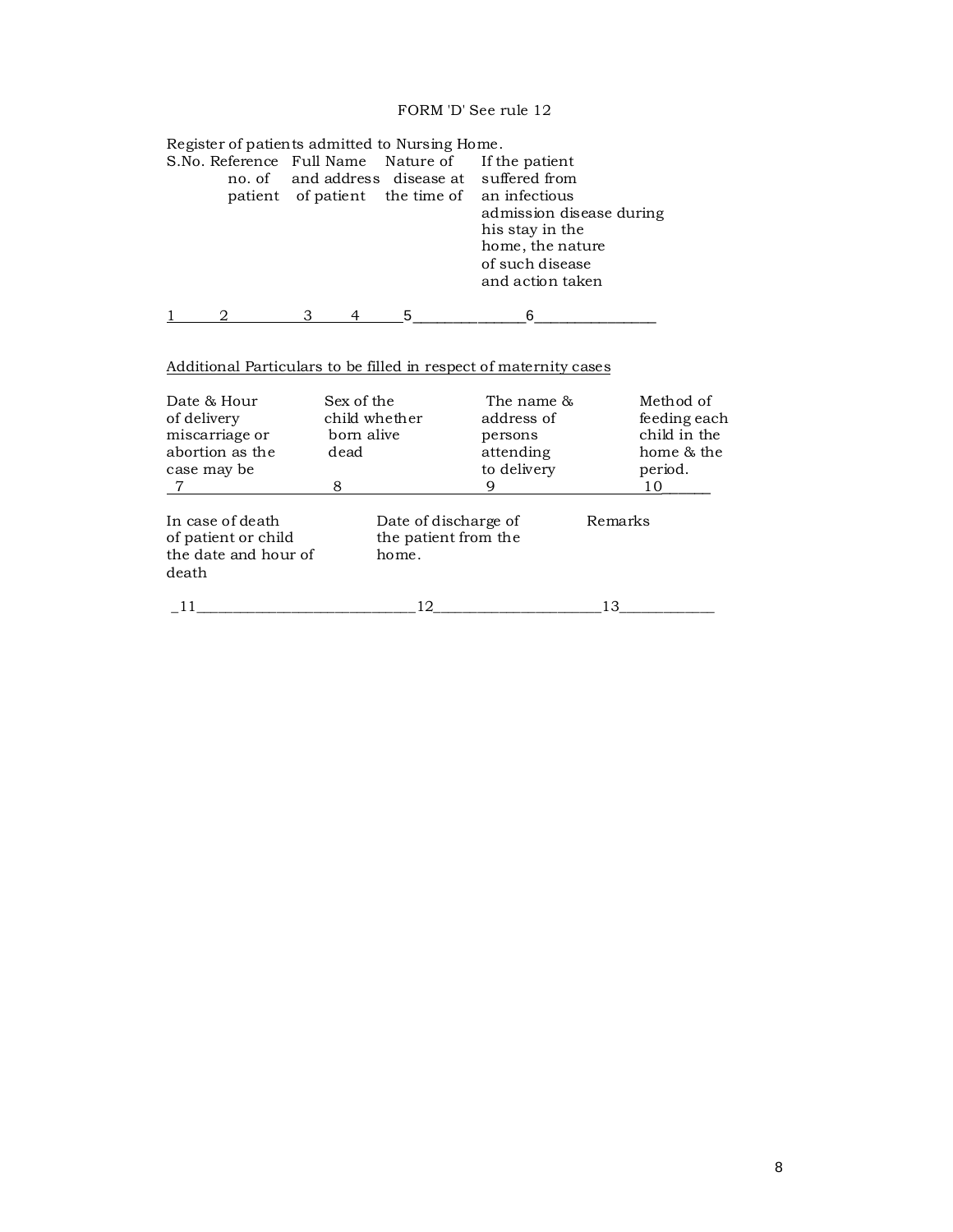#### STANDARD FOR A NURSING HOME, MATERNITY HOME

1. BUILDING :-

The building must comply with the municipal Bye laws. The floor space available for patients should be 120 sq. ft. per bed. There should be one lavatory for 1-5 beds.

There should be disinfections and storage arrangements for bed pans.

Isolation arrangements should be immediately available for septic and infectious cases.

A nurses duty room should be available with facilities for the nurses to carryon her duties efficiently.

There should be one bath room for 1-5 beds.

#### 2 . EQUIPEMENT & LINEN

A maternity home should have a proper labour room fitted with all the necessary instruments with a separate room for sterilisation.

A Nursing Home where surgical operations are performed must have a wellequipped operation Theatre with a separate room for sterilisation. The following essential equipment must be available in every nursing/maternity home.

- (a) High Pressure sterilizer and an instrument sterilizer.
- 
- (b) Oxygen cylinder.<br>(c) Intravenous appa (c) Intravenous apparatus.<br>(d) Modern equipment as
- Modern equipment as is considered essential for essential for running a nursing home/maternity home.

Every nursing home admitting surgical cases should have at least one follow up bed.

Every surgical nursing home should have a properly equipped operation theatre with separate sterilisation room. Bed in the nursing home should be either iron spring beds or iron frames with Niwar.

#### 3. LINEN

| <b>Bed Sheets</b> | 6 Sheets per bed plus 25% reserve             |
|-------------------|-----------------------------------------------|
| Mattress          | 1 per bed plus 10% reserve.                   |
| Pillows           | 2 per bed plus 10% reserve                    |
| <b>Blankets</b>   | 1 per bed plus 10% reserve                    |
| Draw sheets       | 6 per bed plus 25% reserve                    |
| Pillow cases      | 6 per bed plus 25% reserve.                   |
|                   |                                               |
| 4. MEDICINES      | Poison Box should be kept under lock and key. |

Linen should be provided in the following scale.

- 5. STAFF As per Act.
- 6. NURSES One nurse for 3 beds with a minimum of 2 nurses in a nursing home/maternity home of 10 beds.
- 7. MIDWIVES 2 midwives for 1 to 10 beds in case of maternity home only.
- 8. Fees FOR REGISTRATION AND RENEWAL OF REGISTRATION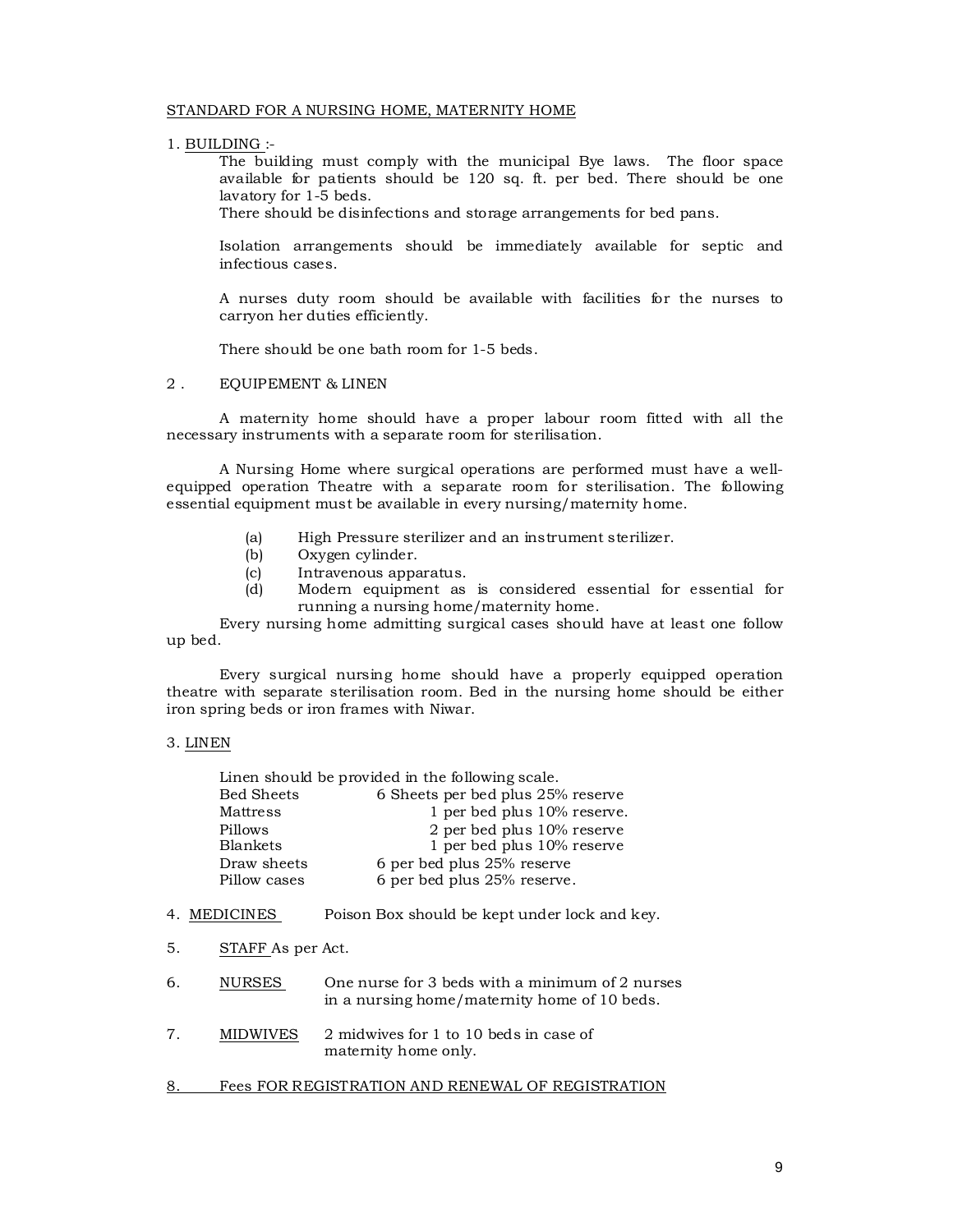The fees to be paid for registration and renewal of registration shall be charged as under :

(i) Rs.30/- in respect of a nursing home having not more than 10 beds.

(ii) Rs. 50/- in respect of a nursing home having more than 10 beds but less than 25 beds.

(iii) Rs.100/- in respect of a nursing home having 25 beds and over.

\*\*\*\*\*\*\*\*\*\*\*\*\*\*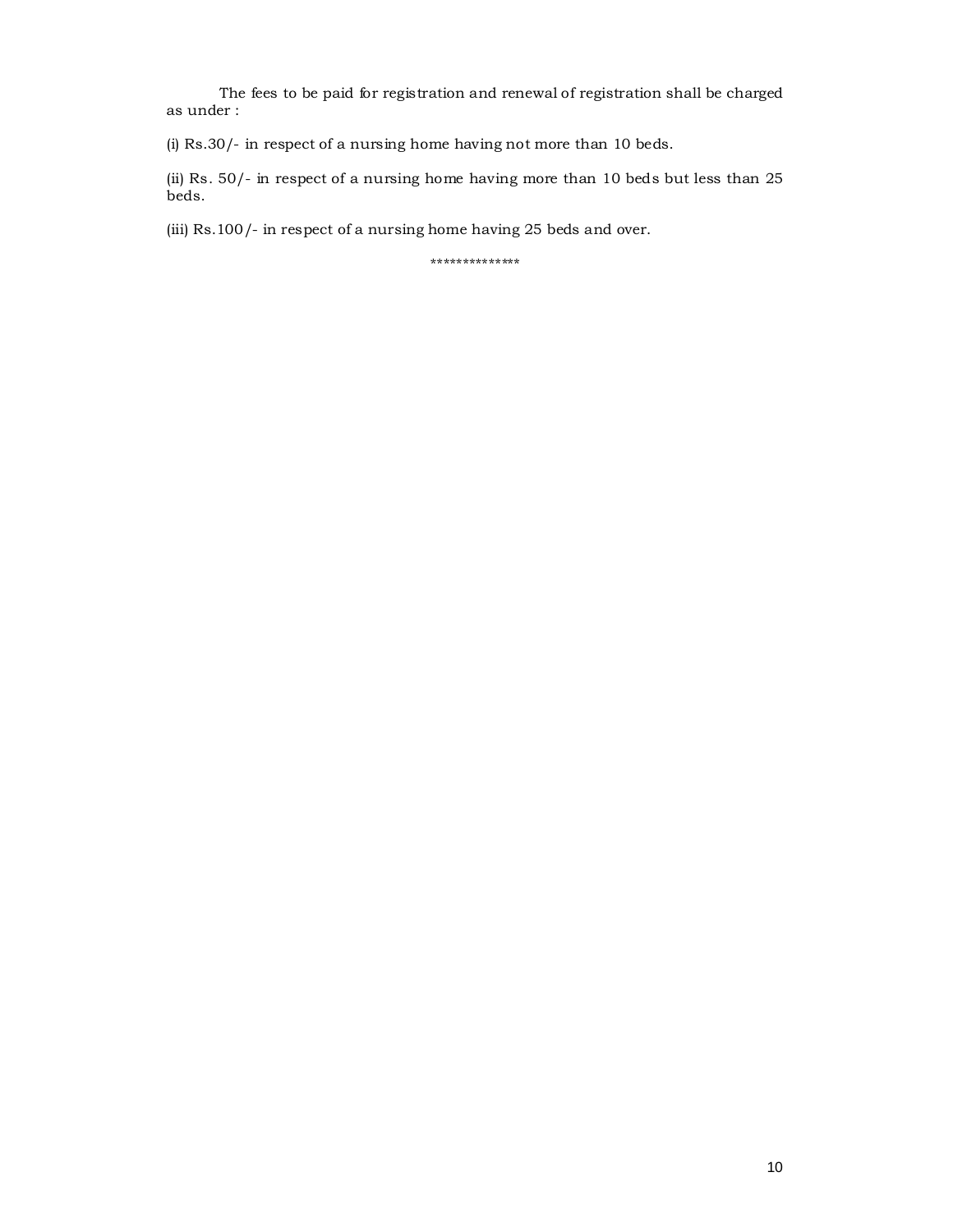## **R U L E S**

REGISTERED NO.D.1620 GOVERNMENT OF INDIA DELHI ADMN. DELHI GAZETTE PUBLISHED BY AUTHORITY

No. 2 Thursday,June 2, 1966 Jyaishta 12, 1888

NOTIFICATION OF DEPARTMENTS OF THE DELHI ADMINISTRATION OTHER THAN NOTIFICATIONS INCLUDED IN PART-I. DELHI ADMINISTRATION, DELHI the 16th May, 1966

No.F.7(2)/63-M&PH. In exercise of the powers conferred by section 16 of the Delhi Nursing Homes Registration Act, 1953(VI of' 1953) the Chief Commissioner, Delhi is pleased to make after previous publication, the following rules to amend the Delhi Nursing Homes Registration Rule, 1963, namely:-

1. *Short title* -These rules may be called the Delhi Nursing Home Registration (Amendment)Rule,1965.

2. *Amendment of rule 2* - In rule 2 of the Delhi Nursing Home Registration Rules, 1953 hereinafter referred to as (the said Rules), after clause (d), the following new clause shall be inserted, namely:-

" (dd )" ' Schedule ' means the schedule appended to these rules"

3. *Substitution of rule 7*- For rule 7 of the said rules following rule shall be substituted, namely:-

7 Fees for registration and renewal of registration. The fees to be paid for registration and renewal of registration shall be charged as under:-

- 1) Rs.50/- in respect of a nursing home having not more than 10 beds.
- 2) Rs. 100/- in respect of a nursing home having more than 10 beds but not more than 30 beds.
- 3) Rs.2OO/- in respect of a nursing home having more than 30 beds.

4. Addition of new rule 14- After rule 13 of the said rules, the following new rule shall be added, namely:-

"14. Every nursing home shall comply with the requirements mentioned in the schedule".

Provided that the nursing homes already registered on the date from which the Delhi Nursing Homes Registration (Amendment) Rule, 1965 come into force shall comply with these requirements within a period of 90 days from the said date".

5. Addition of Schedule - To the said rules, the following schedule shall be appended, namely:-

DELHI GAZETTE DELHI ADMINISTRATION: JUNE 2, 1966/SAYISTHA . 12, 1888.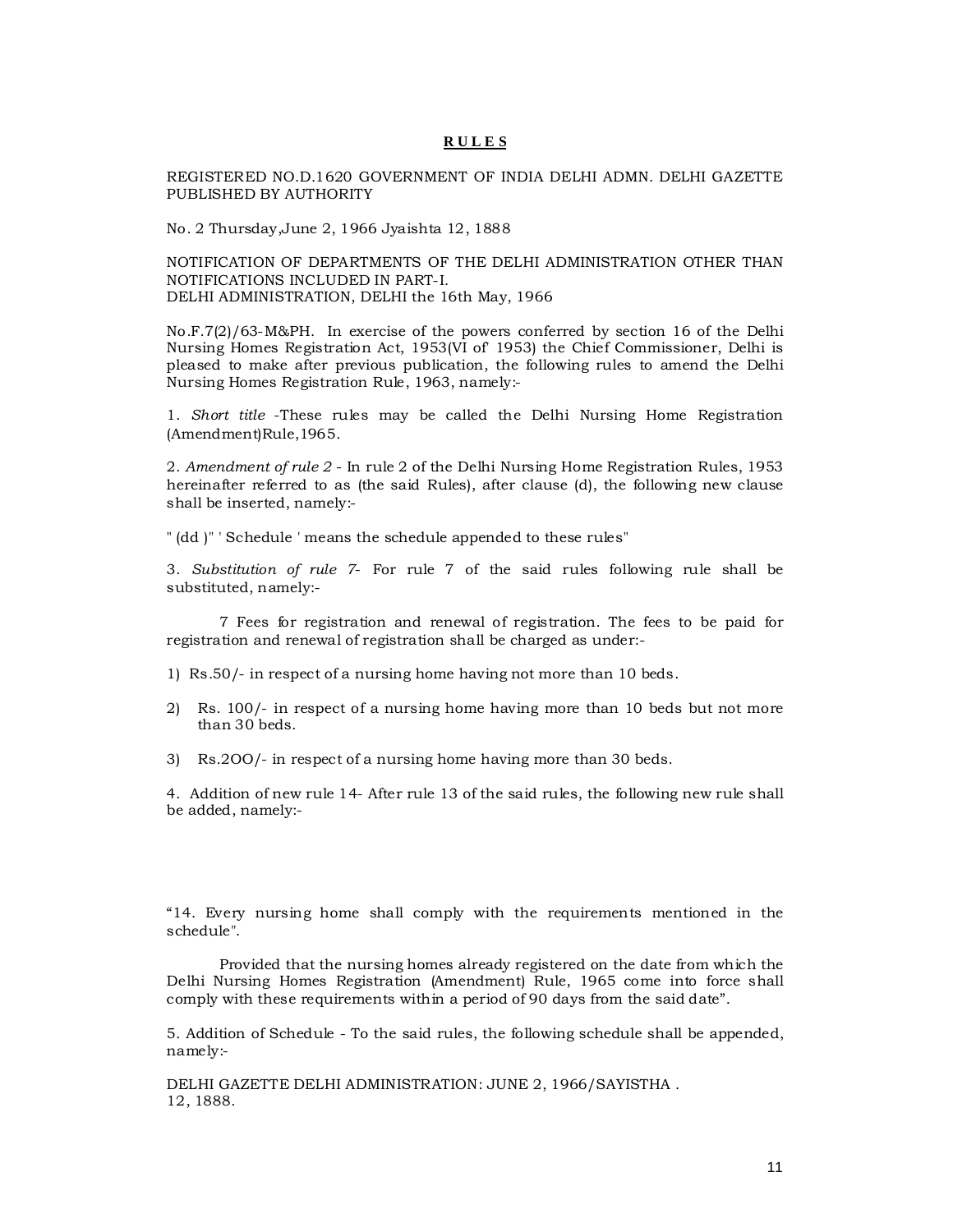#### (See rule 14)

1. Requirements Nursing Home:-

(a) Location and surroundings:- The Nursing Home shall " be situated in a place having clean surroundings and shall not be adjacent to an open sewer, drain or public lavatory or to a factory omitting smoke or obnoxious odour.

(b) Buildings:-

(i) The building used for the nursing home shall comply with the relevant municipal by laws in force from time to time.

(ii) The rooms in the nursing home shall be well ventilated and lighted and shall be kept in clean and hygienic conditions. Arrangements shall be made for cooling them in summer and heating them in winter.

(iii) The walls of the labour room and operation theatre upto a height of four feet from the floor, shall be of such construction as to render it water proof. The flooring shall be such as not permit retention or accumulation of dust. There shall be no chinks or crevices in the walls or floors.

iv) Aseptic conditions shall be maintained in labour room and the operation room.

(v) Adequate arrangements shall be made for isolating septic and infectious cases.

C. (i) Space accommodation for the patients etc. :- The floor space in the nursing home shall be 120 sq. ft. for single bed and additional 80 sq. ft. for every additional bed in single room.

(ii) A Labour/operation theatre shall be provided with, minimum floor space of 180 sq.ft.

(iii) A duty room shall be provided for the "nursing staff on duty.

(iv) Adequate space for, storage of medicines, food articles equipments etc. shall be provided.

d) Water supply:- The water used in the nursing home shall be pure and of drinkable quality.

2. Health Clothing and sanitary requirements of staff:

- vii) The staff employed shall be free from contiguous disease ,and shall be provided with clear uniforms suitable to the nature of their duties.
- viii) The workers shall be medically examined at the time, of employment and periodically so examined thereafter. The worker shall be vaccinated against on smallpox and inoculated against enteric and cholera.

3. The equipment and Lines etc : The nursing home shall provide and maintain :- .

- i) Adequate number of commodes, bedpans and slop sinks, with flushing arrangements.
- ii) High Pressure sterilizer and instrument sterilizer.
- iii) Oxygen cylinder and necessary attachment for giving oxygen.
- iv) Apparatus for transfusions.
- v) Adequate equipments, instruments and apparatus.
- vi) Adequate quantity ,of bed sheets , mattresses, pillows, Blankets, row sheets and other linens, and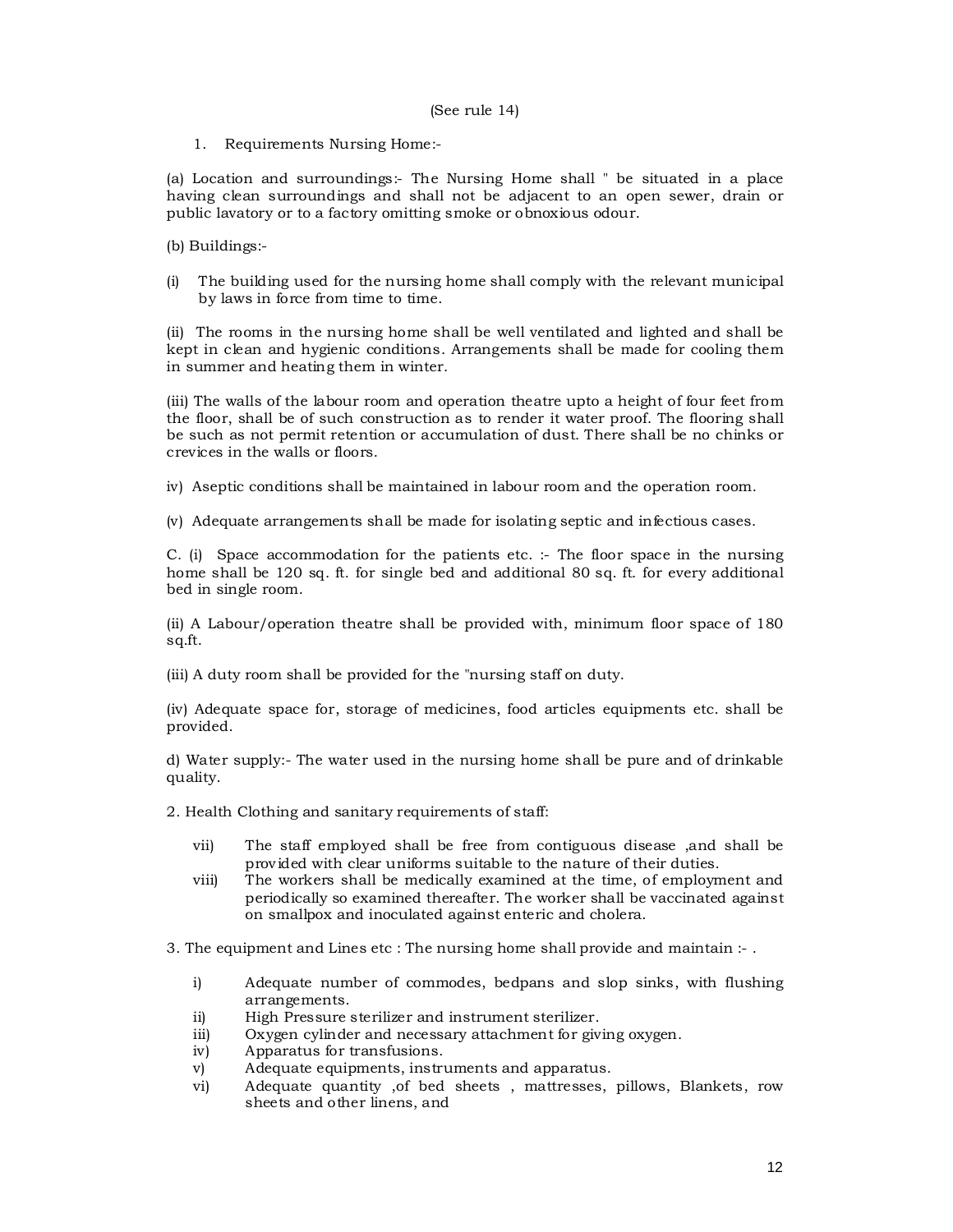vii) an almirah under lock and key for poisons.

4. Food:- If the nursing home provides diet to the patients it shall be prepared and served in hygienic conditions.

5. Nursing Staff:- One nurse shall be on duty at all times, for every ten beds or a fraction thereof in the nursing home. Provided that a part of nursing staff may be substituted with the prior approval of the supervising authority by other trained staff like midwife, pharmacist, dressers etc according to the specific needs of the nursing home.

6. Records:- Separate stock registers shall be maintained by the nursing home for

- (a) equipment<br>(b) instrument
- (b) instruments and<br>(c) Linens.
- Linens.

- BY ORDER D.S. FAUJDAR Under Secretary (Medical & Public Health) Delhi Administration, Delhi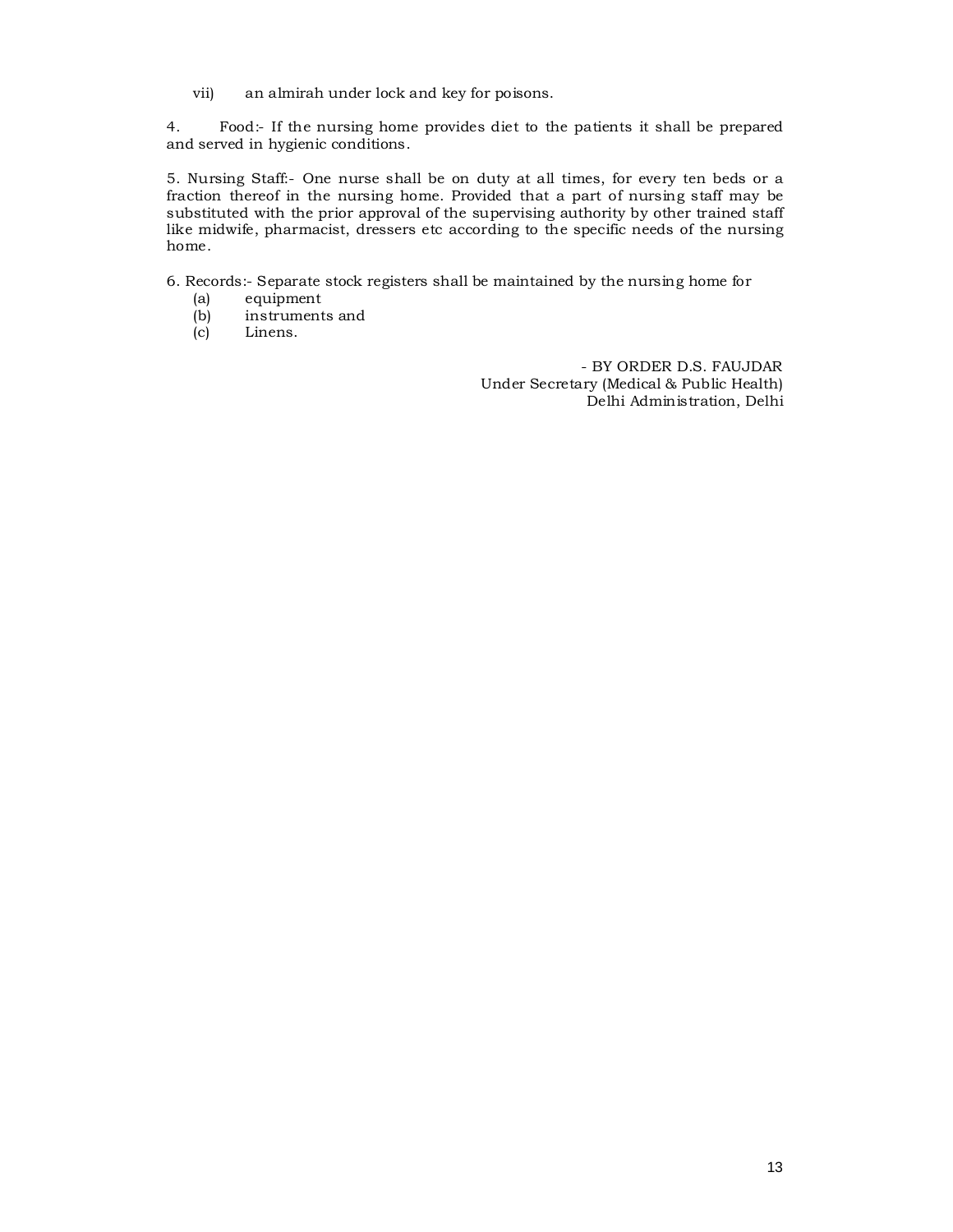#### MEDICAL & PUBLIC HEALTH DEPARTPEMTN **NOTIFICATION** Delhi, the Ist May 1992.

No.F. 39(109)/86-M&PH/516 – In exercise of the power conferred by Section 16 of the Delhi Nursing Homes Registration Act,1953 {VI of 1953), the Lt. Governor of the Union Territory of Delhi after previous publication is pleased to make the following rules further to amend the Delhi Nursing Homes Registration Rules, 1953 namely: -

## **RULES**

1. Short title and commencement :-

(i) These rules may be called the Delhi Nursing Homes registration(Amendment)Rules 1992-

- (ii) These shal1 come into force with immediate effect.
- 2. Substitution of Rule 7 –

For Rule 7 of the Delhi Nursing Homes Registration Rules, 1953- (here in after referred to as the principle rules), the following shall be substituted .

'7 Fee for registration and renewal of registration : The fee to be paid for registration and renewal of registration shall be charged as under:-

- (a) Rs .500/- in respect of Nursing Homes having not more than 10 beds.<br>(b) Rs .1000/- in respect of Nursing Homes having more than
- Rs .1000/- in respect of Nursing Homes having more than 10 beds but not more than 30 beds. "
- (c) Rs .2000/- in respect of Nursing Homes having more than 30 beds.
- 2. Amendment of Schedule appended to the Rules in the Schedule appended to the Principal Rules: -

(i) In item at Serial No. l (Requirement of Nursing Homes):

- (a) in clause (b) entitled 'Building' for sub clause(i) the following subclause shall be substituted, namely:
- (i) The building used for the Nursing Homes comply with the relevant Municipal bye-law as in force and such guidelines as may be framed by the Lt. Governor from time to time and the use of the premises shall conform to the land use prescribed under relevant law(S).

(b) In clause (c) entitled 'Space accommodation etc., for sub clause (ii), the following sub-clause shall substituted, namely:

(ii) A separate labour room and a separate operation theatre shall be provided with minimum floor space of 180 sq. ft. each.

- (iii) In item at Serial No. 5 (Nursing staff), the following shall be inserted at the end, namely ' In nursing homes providing Intensive Care Units facilities there shall be at least four nurses provided exclusively for four such beds or fraction thereof.
- (iv) After item at serial no. 6 the following new items shall be inserted namely :-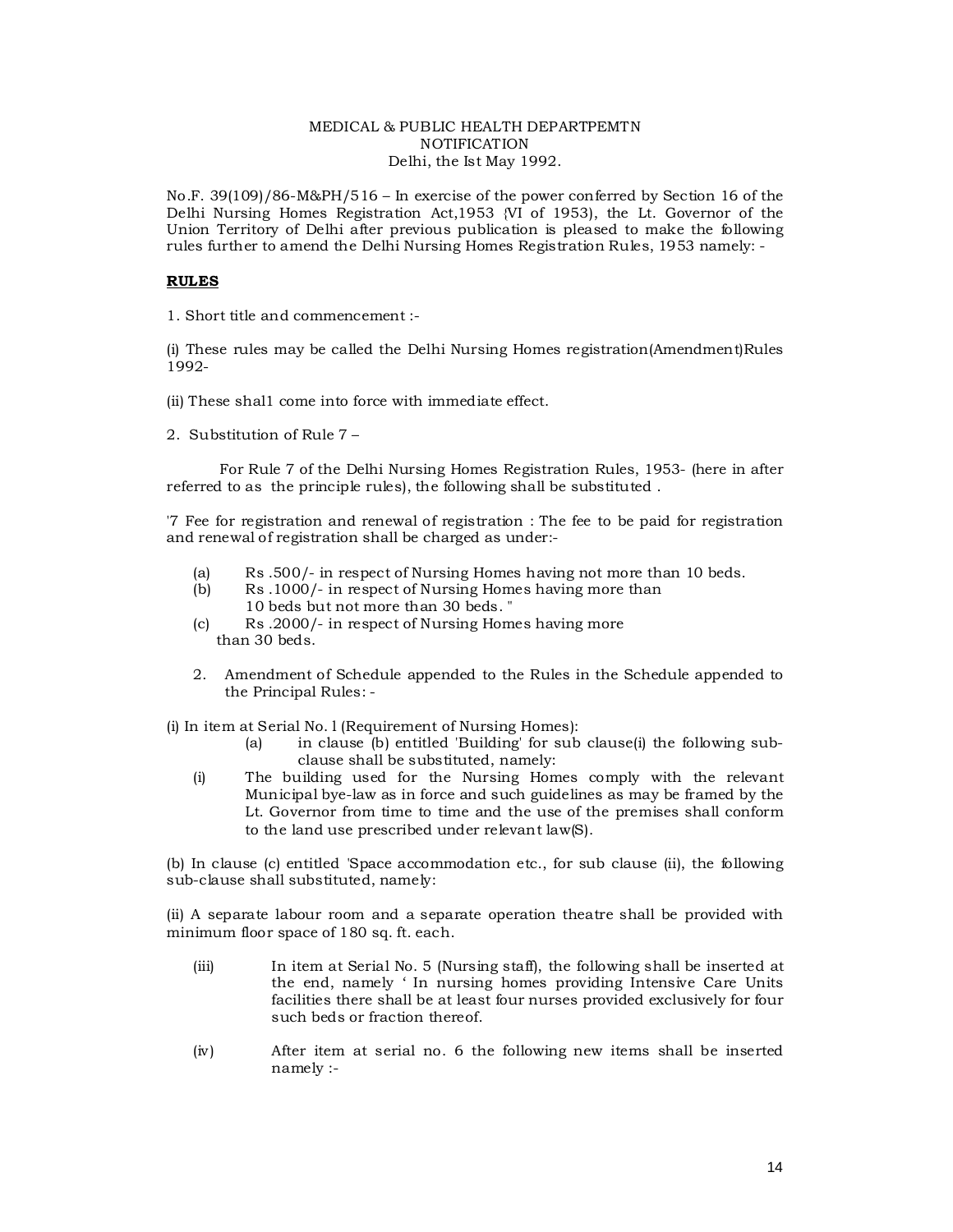7. **Doctor** : There shall be one qualified doctor holding a degree recognised by the medical Council of India or the medical Council of a State, round the clock for every 20 beds or fraction thereof, in the nursing home. In case of Nursing Homes providing intensive care facilities, there shall be at least two doctors exclusively for intensive care.

8. Provision of Co-operation at the time of Natural Calamity or disaster : In case of any natural calamity or disaster,

(i) the owner or the keeper of every Nursing Home shall , on being requested by the supervising authority, co-operate and provide such reasonable assistance and medical aid as may be considered essential by the supervising authority at the time of natural calamity or disastrous situation.

9. Provision of display of charges. The owner and/or the keeper of the Nursing Home shall ensure that the charges levied by the Nursing Home for the various services available in the Nursing Home are permanently displayed.

10. Provision of stand by generator: The owner and/or the keeper of the Nursing Home shall ensure the provision of stand by generator in case of the power failure in the nursing home.

> By order and in the name of The Lt. Governor of the Union Territory of Delhi.

Mrs. Shailaja Chandra, Secretary (Medical).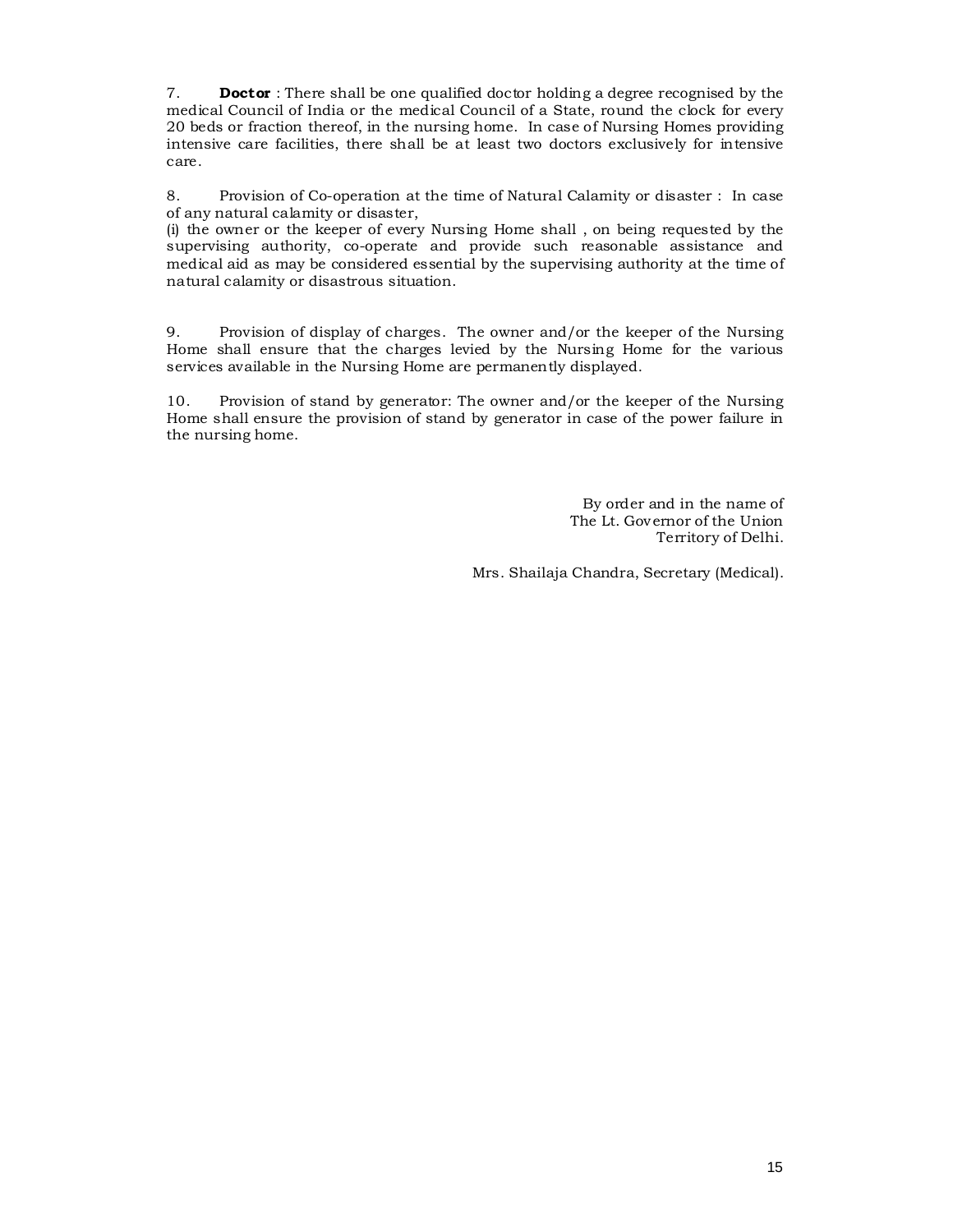Government of National Capital Territory of Delhi (Department of Law, Justice & Legislative Affairs) 8th Level, 'C' Wing, Delhi Secretariat, New Delhi-110002

No.F.14(39)/LA/01/03/1042 Dated the 18 June, 2003

## **NOTIFICATION**

No.F.14(39)/LA-01/03 – The following Act of the Legislative Assembly of the National Capital Territory of Delhi received the assent of the President of India on 9.6.203 and is hereby published for general information.

"The Delhi Nursing Homes Registration (Amendment) Act, 2003 (Delhi Act No. 7 of 2003)".

(As passed by the Legislative Assembly of the National Capital territory of Delhi on the 27.11.2002)

An Act further to amend the Delhi Nursing Homes Registration Act, 1953.

BE it enacted by the Legislative Assembly of the National Capital territory of Delhi in the Fifty-third Year of the Republic of India as follows:-

| Short title, | 1. (1) This Act may be called the Delhi Nursing Homes Registration           |
|--------------|------------------------------------------------------------------------------|
| extend and   | (Amendment) Act, 2002.                                                       |
| Commence-    | (2) It extends to the whole of the National Capital Territory of Delhi.      |
| Ment.        |                                                                              |
|              | (3) It shall come into force with effect from the date of its publication in |
|              | the official Gazette.                                                        |

**General .2.** In the Delhi Nursing Homes Registration Act, 1953 (Delhi Act no. 6 of 1953) (hereinafter referred to as "the principal Act"), for the words "Chief Commissioner" and the words "Union territory of Delhi", whenever they occur, the words "Lieutenant Governor" and the words "National Capital Territory of Delhi" shall respectively be substituted.

**Amendment 3.** In the principal Act, in section 4, for sub-section (1), the of **Section 4.** following sub-section shall be substituted, namely:-

following sub-section shall be substituted, namely:-<br>"(1) Every person intending to carry on a nursing home Every person intending to carry on a nursing home shall make an application for registration and for renewal of registration every third year to the supervision authority."

**Amendment 4.** In the principal Act: in section 3:-<br>**of Section 5.** (a) for sub-section (2), the follo **of Section 5.** (a) for sub-section (2), the following sub-section shall be substituted namely**:-** 

> (2) A certificate of registration issued under this section shall subject to the provisions of section 7, be in force and shallbe valid until the 31st day of March of third year following the date on which such certificate was issued.

(b) for sub-section (3), the following sub-section shall be substituted, namely

(3) The certificate of registration issued for the specialty in respect of a nursing home shall be kept affixed in a conspicuous place in the nursing home.

(C ) after sub-section (3) the following sub-section shall be inserted namely:-